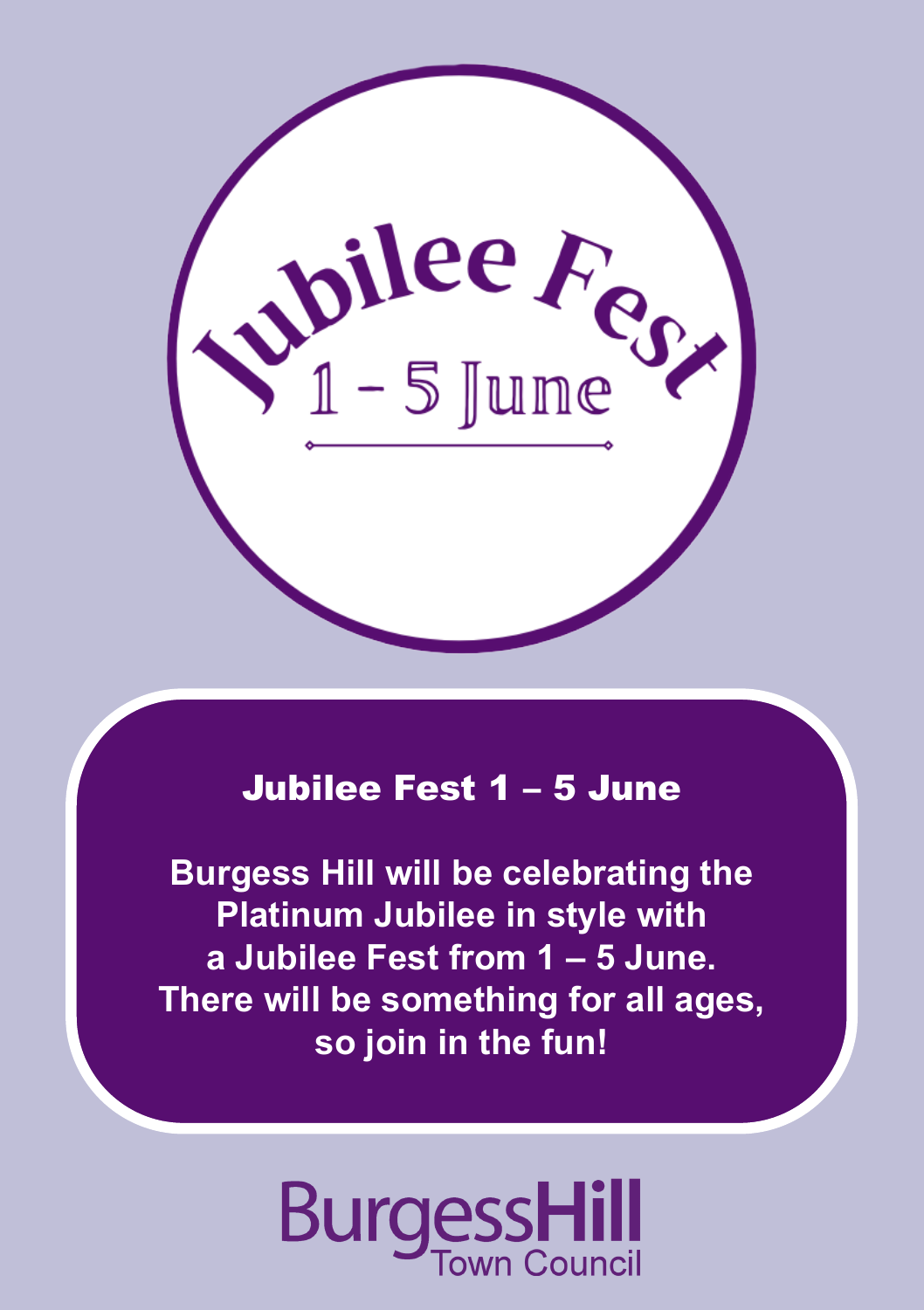#### Wednesday 1 June

Kicking off Jubilee Fest The Burnside Centre will be holding **Burnside's Jubilee Community Celebration**, including a drama performance, raffle, and artwork. There will be music from the years of the Queen's reign, with a set by Mid Sussex Brass Band. Drop in between 1 - 3pm and say hello!

**Wowzer Wednesdays** will return with inflatables in St John's Park for a day of family fun for ages 3+. Come and join in from 11am – 3pm.

MSDC are bringing back **Skate Fest,** from 2 - 4.30pm in St John's Park. This exciting event for young people, of all ages, will have DJ workshops, art activities and music. You can also get your wheels checked! Drop in, no booking required.

# Thursday 2 June

**Art and Craft workshops** for children and adults will take place in The Cherry Tree Centre. Book tickets via www.ticketsource.co.uk/burgesshilltowncouncil from 3 May.

**Live Music Concert** on-stage in St John's Park from 7pm - 10pm, featuring The Spinettes. There will be a piper performance of 'Diu Regnare, and the beacon will be lit. All are welcome - bring your singing voices!



 A **Jubilee Festival Quiz Night** will be held at the Woolpack, Burgess Hill, 8pm – 10.15pm. Book for £1 per person, teams of up to 6, by calling 01444 245 178.

The **French Market** will return to Church Walk from 9am – 5pm, with a wide range of traditional French food stalls.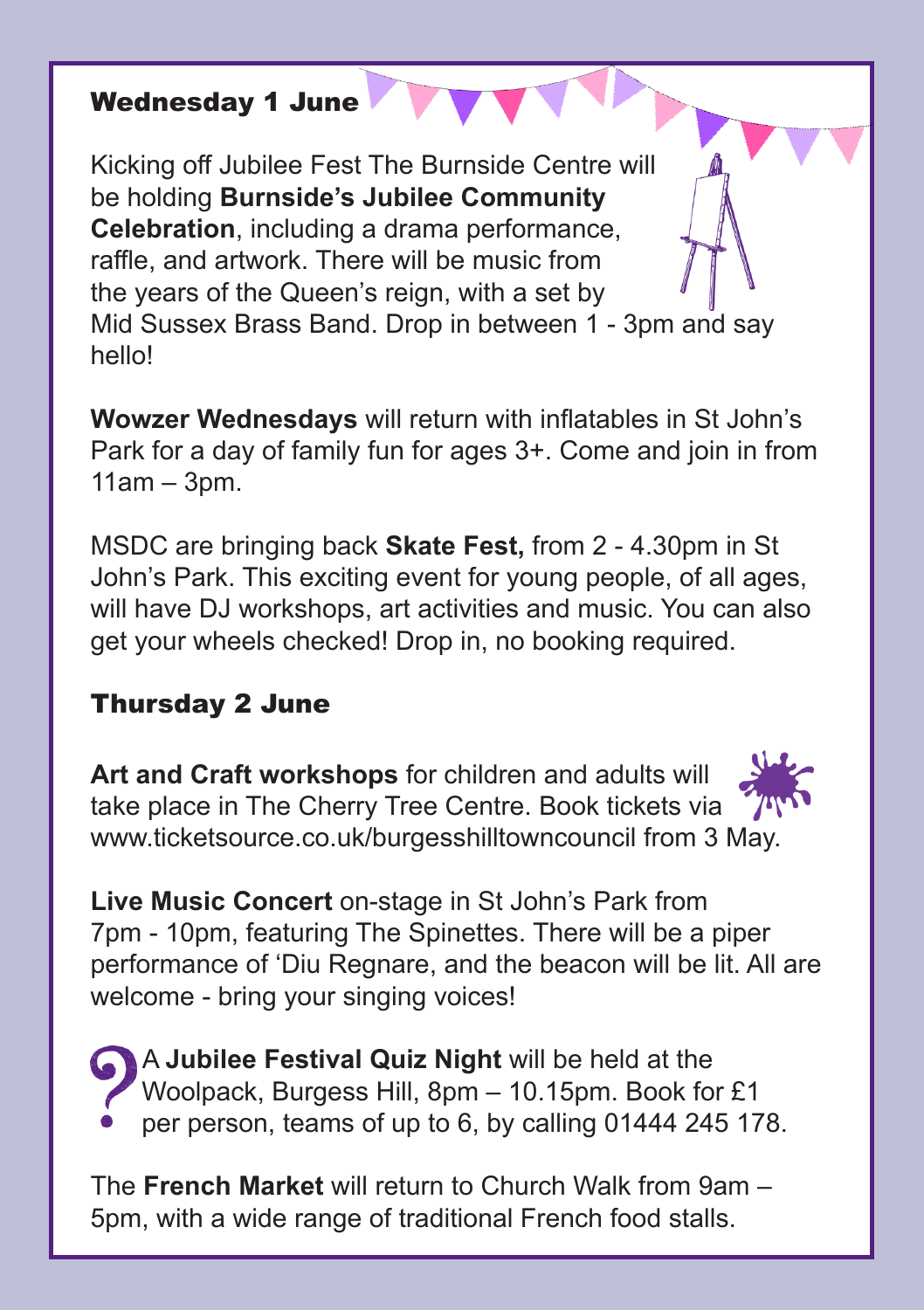#### Friday 3 June

The Weald Classic Vehicle Club will be hosting a free event **Wheels Through the Years** with a

classic vehicle from every year of the Queen's reign, in Fairfield Recreation Ground, 11am - 4pm. Come and have a go at Petanque with the U3A, childrens activities with Burgess Hill Youth and Bintems Crazy Golf! BBQ provided by 7th Scouts.

 **Jubilee Jest** will be an evening of stand-up comedy at Cyprus Hall, from 8 - 11pm. Hosted by the Burgess Hill Bonfire Society, in collaboration with Rangatainment Comedy. Book tickets via www.ticketsource.co.uk/burgesshilltowncouncil from Tuesday 3 May.

### Saturday 4 June

**Party in the Park** will return in St John's Park with an afternoon of live entertainment from 5 local bands, 12 - 8pm. Food will be available from Burgess Hill Bonfire Society. There will also be an ice cream van and a bouncy castle for the kids.

A **Senior Citizen's Tea Party** will be held in St Wilfrid's Parish Centre. Enjoy afternoon tea and musical entertainment



from 2 – 4.30pm. Tickets are free, and can be booked through the Town Council Help Point, either in person or by calling 01444 247726, from Tuesday 3 May.